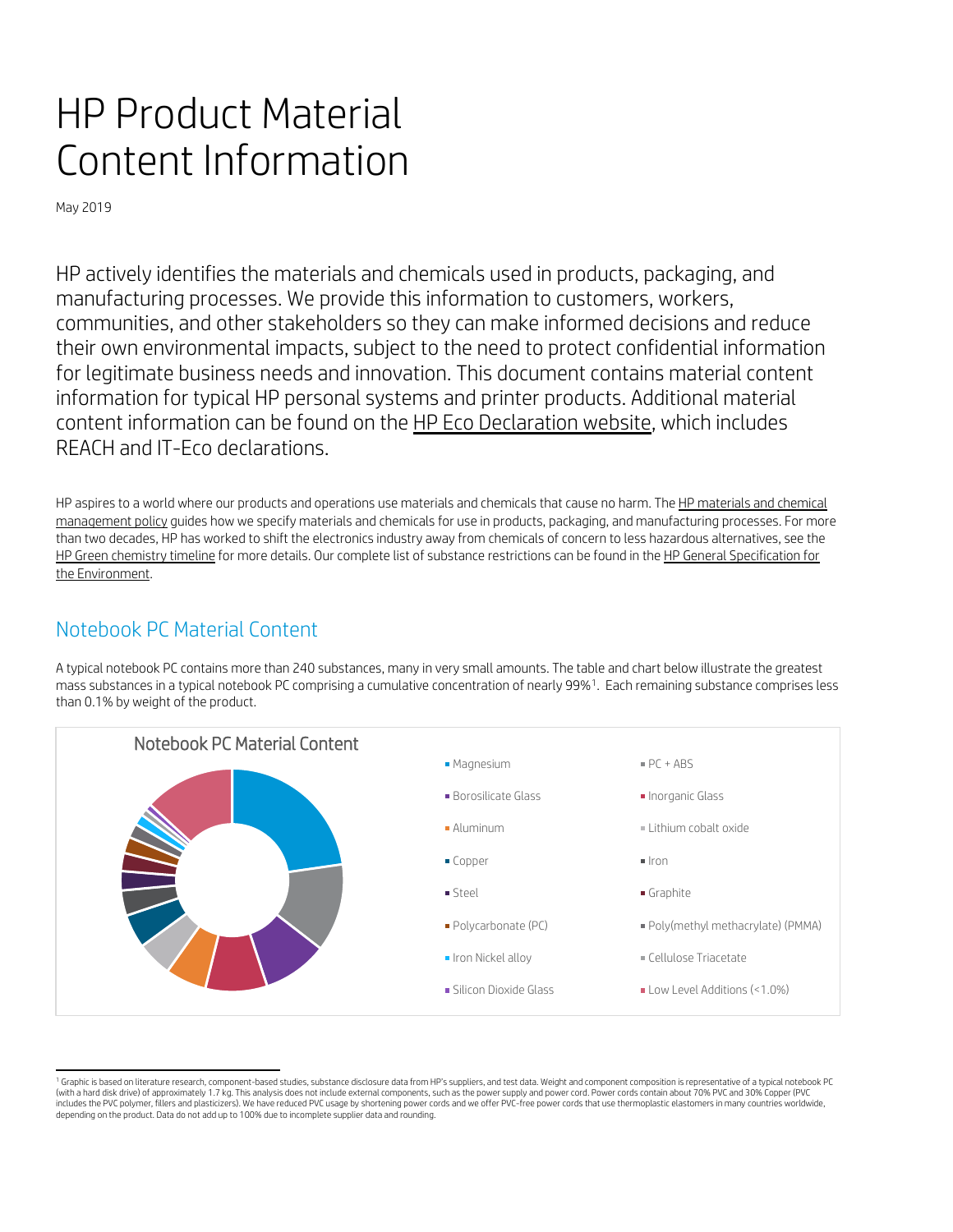| CAS#            | <b>Substances and Materials</b>       | % Mass |
|-----------------|---------------------------------------|--------|
| 7439-95-4       | Magnesium (Mg)                        | 22.7%  |
| 65997-17-3      | Borosilicate Glass                    | 9.4%   |
| 65997-17-3      | Inorganic Glass                       | 9.0%   |
| 25037-45-0      | Polycarbonate (PC)                    | 8.8%   |
| $9003 - 56 - 9$ | Acrylonitrile Butadiene Styrene (ABS) | 7.3%   |
| 7429-90-5       | Aluminum (Al)                         | 6.0%   |
| 12190-79-3      | Lithium Cobalt Oxide (LiCoO2)         | 5.1%   |
| 7440-50-8       | Copper (Cu)                           | 4.9%   |
| 7439-89-6       | Iron (Fe)                             | 4.2%   |
| 12597-69-2      | Steel                                 | 2.8%   |
| 7440-44-0       | Graphite (C)                          | 2.7%   |
| $9011 - 14 - 7$ | Poly(methyl methacrylate) (PMMA)      | 2.1%   |
| 25038-59-9      | Polyethylene Terephthalate (PET)      | 1.1%   |
| $9012 - 09 - 3$ | Cellulose Triacetate                  | 1.0%   |
| 7631-86-9       | Silicon Dioxide Glass (SiO2)          | 1.0%   |
|                 | Low-level Additions (<1%)*            | 14.1%  |

\*Included in low-level additions are the following substances. Not listed are substances that comprise less than 0.1% by weight of the

| product:        |                                                  |        |
|-----------------|--------------------------------------------------|--------|
| CAS#            | Substances and Materials                         | % Mass |
| 7440-02-0       | Nickel                                           | 0.88%  |
| $105 - 37 - 3$  | Ethyl Propionate                                 | 0.72%  |
| 25038-59-9      | Polyester                                        | 0.70%  |
| 35948-25-5      | DOPO (Phosphorus-based flame retardant)          | 0.63%  |
| $9002 - 81 - 7$ | Polyoxymethylene (POM)                           | 0.56%  |
| 7440-31-5       | Tin (Sn)                                         | 0.44%  |
| $96 - 49 - 1$   | Ethylene Carbonate                               | 0.43%  |
| $9003 - 55 - 8$ | Poly(styrene-butadiene)                          | 0.41%  |
| 99208-50-1      | Epoxy Resin                                      | 0.37%  |
| 29690-82-2      | o-Cresol Formaldehyde Polymer                    | 0.31%  |
| 99208-50-1      | Printed Circuit Board Stiffener                  | 0.29%  |
| $108 - 32 - 7$  | Propylene Carbonate                              | 0.29%  |
| 24968-12-5      | Polybutylene Terephthalate (PBT)                 | 0.29%  |
| 27135-32-6      | Phthalic Acid Polymer                            | 0.26%  |
| $9063 - 87 - 0$ | Acrylic Resin                                    | 0.26%  |
| 63394-02-5      | Silicon Rubber                                   | 0.26%  |
| 21324-40-3      | Lithium Hexafluorophosphate (LiPF <sub>6</sub> ) | 0.25%  |
| 13463-67-7      | Titanium Dioxide (TiO <sub>2</sub> )             | 0.20%  |
| 1305-78-8       | Calcium Oxide (CaO)                              | 0.20%  |
| 7727-43-7       | Barium Sulfate (BaSO <sub>4</sub> )              | 0.20%  |
| $9003 - 07 - 0$ | Polypropylene                                    | 0.19%  |
| $9002 - 89 - 5$ | Polyvinyl Alcohol                                | 0.16%  |
| 32131-17-2      | Nylon 66                                         | 0.16%  |
| 7440-21-3       | Silicon (Si)                                     | 0.11%  |
| 31074-60-9      | Adhesive                                         | 0.11%  |
| 26007-43-2      | Cyclic Olefin Copolymer                          | 0.10%  |
| 63428-83-1      | Polyamide                                        | 0.10%  |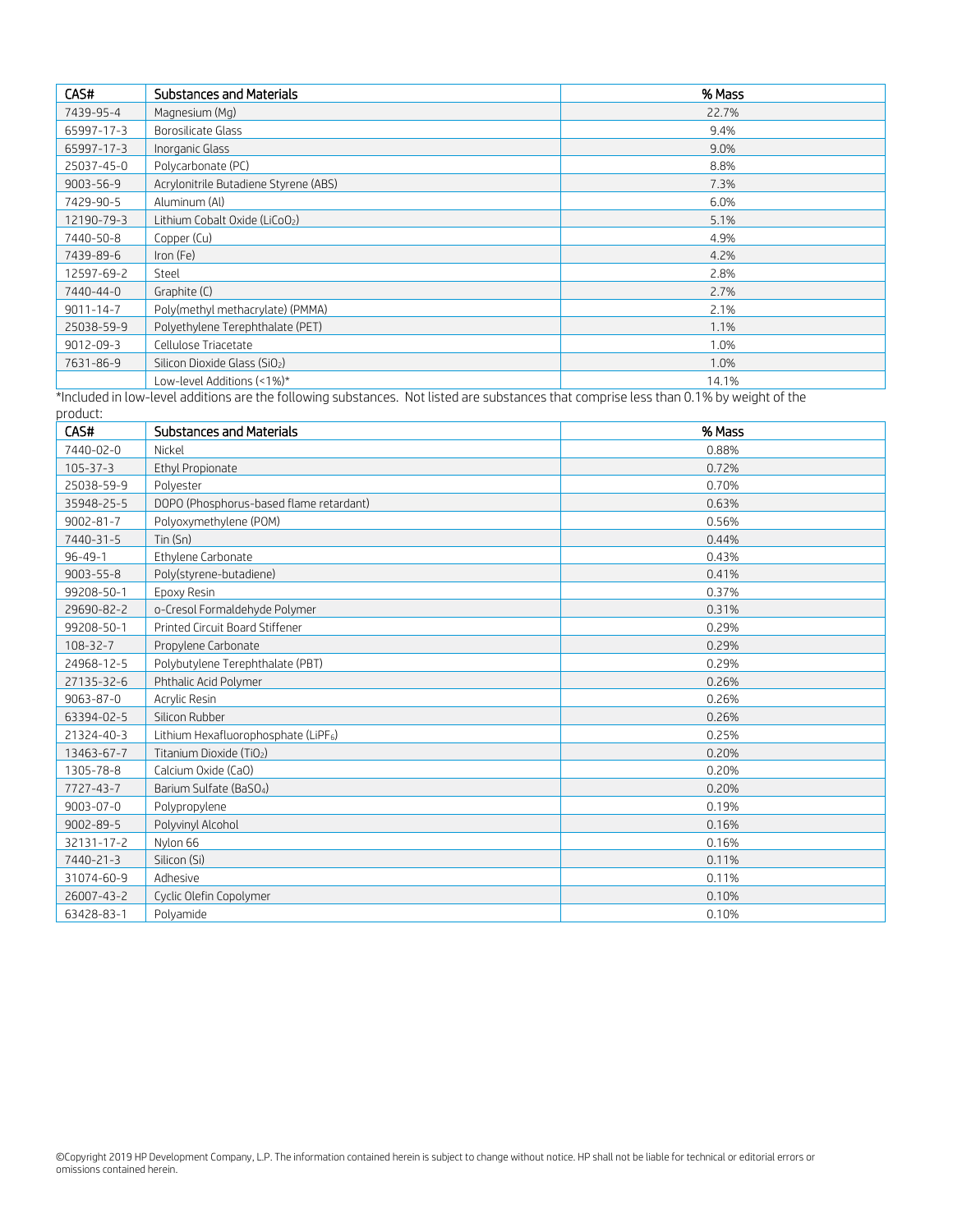## Desktop PC Material Content

A typical desktop PC contains more than 300 substances, many in very small amounts. The table and chart below illustrate the greatest mass substances in a typical commercial desktop comprising a cumulative concentration of nearly 99%[2.](#page-2-0) Each remaining substance comprises less than 0.1% by weight of the product.



| CAS#            | <b>Substances and Materials</b>       | % Mass |
|-----------------|---------------------------------------|--------|
| 12597-69-2      | Steel                                 | 53.1%  |
| 7439-89-6       | Iron (Fe)                             | 12.6%  |
| 7429-90-5       | Aluminum (Al)                         | 10.2%  |
| 7440-50-8       | Copper (Cu)                           | 5.1%   |
| $9003 - 56 - 9$ | Acrylonitrile Butadiene Styrene (ABS) | 2.5%   |
| 65997-17-3      | Inorganic Glass                       | 2.1%   |
| $9002 - 88 - 4$ | Polyethylene (PE)                     | 2.0%   |
| 25037-45-0      | Polycarbonate (PC)                    | 1.7%   |
| 26062-94-2      | Polybutylene Terephthalate (PBT)      | 1.0%   |
|                 | Low-Level Additions (<1.0%)**         | 9.9%   |

\*\*Included in low-level additions are the following substances. Not listed are substances that comprise less than 0.1% by weight of the product:

| CAS#            | <b>Substances and Materials</b>                                      | % Mass |
|-----------------|----------------------------------------------------------------------|--------|
| $9002 - 81 - 7$ | Polyoxymethylene (POM)                                               | 0.6%   |
| 35948-25-5      | DOPO (Phosphorus-based flame retardant)                              | 0.6%   |
| 1317-36-8       | Lead Oxide                                                           | 0.6%   |
| 7440-21-3       | Silicon                                                              | 0.5%   |
| 7440-31-5       | Tin                                                                  | 0.5%   |
| 99208-50-1      | Printed Circuit Board Epoxy                                          | 0.5%   |
| 7440-47-3       | Chromium                                                             | 0.4%   |
| 25971-63-5      | Carbonic Dichloride, Polymer With 4,4'-(1-methylethylidene)bisphenol | 0.3%   |
| 7631-86-9       | Quartz (Silicon Dioxide)                                             | 0.3%   |
| 1309-37-1       | Iron Oxide                                                           | 0.3%   |
| 32131-17-2      | Nylon 66 Chips                                                       | 0.3%   |
| 29690-82-2      | Formaldehyde Polymer                                                 | 0.3%   |
| 66070-58-4      | Poly(ethylene propylene) Copolymer                                   | 0.3%   |
| 27135-32-6      | Benzenedicarboxylic Acid Polymer                                     | 0.2%   |
| 15541-60-3      | Melamine Polyphosphate                                               | 0.2%   |
| $9004 - 57 - 3$ | Cellulose                                                            | 0.2%   |

<span id="page-2-0"></span><sup>&</sup>lt;sup>2</sup> Graphic is based on literature research, component based studies, substance disclosure data from HP's suppliers, and test data. Weight and component composition is representative of a typical desktop of approximately 5 kg. This analysis does not include external components, such as the keyboard, mouse, and power cord. Power cords contain about 70% PVC and 30% Copper (PVC includes the PVC polymer, fillers and plasticizers). We have reduced PVC usage by shortening power cords and we offer PVC-free power cords that use thermoplastic elastomers in many countries worldwide, depending on the product. Data do not add up to 100% due to incomplete supplier data and rounding.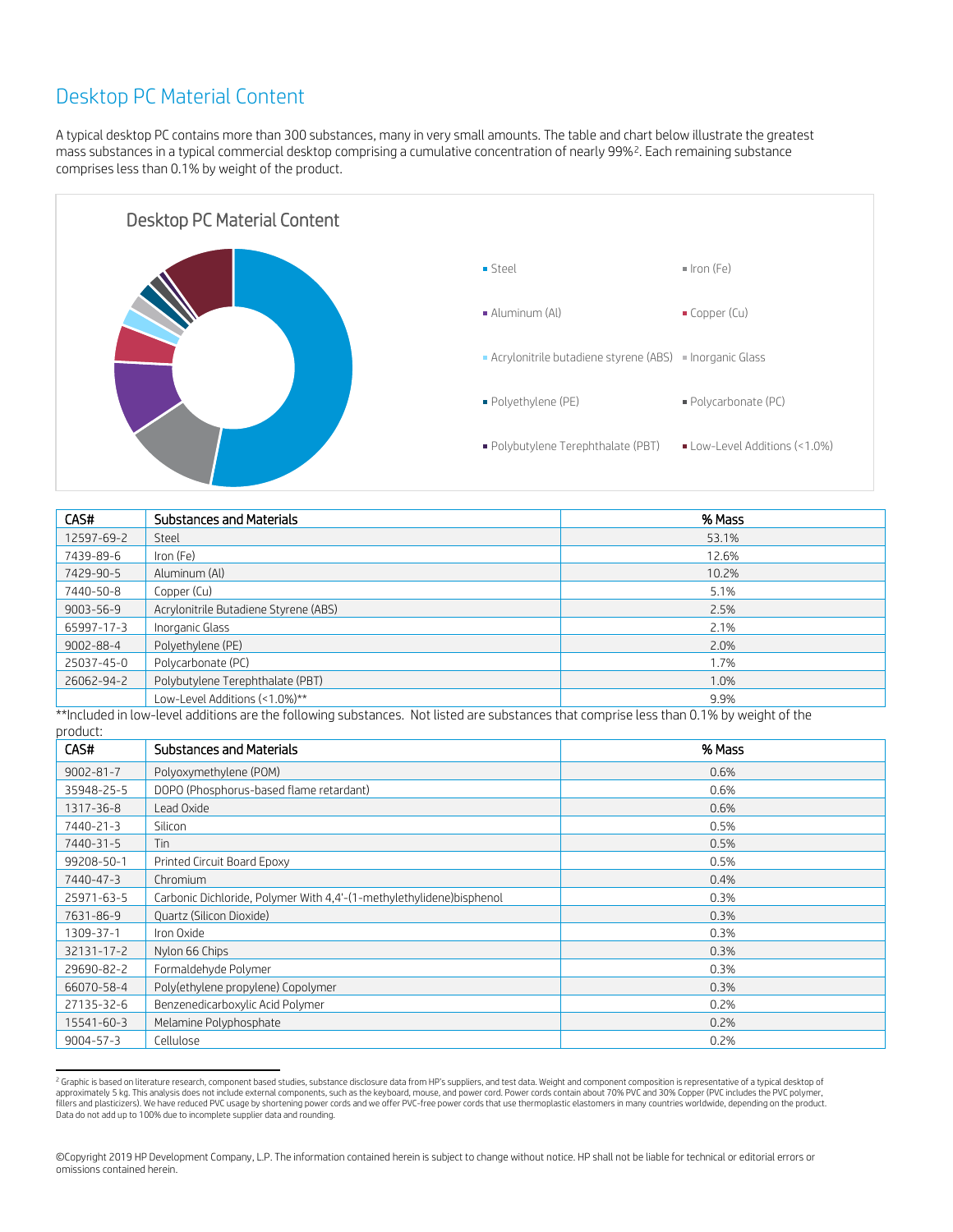| CAS#      | <b>Substances and Materials</b> | % Mass |
|-----------|---------------------------------|--------|
| 7440-66-6 | Zinc                            | 0.1%   |
| 7440-02-0 | Nickel                          | 0.1%   |

### All-in-One (AiO) PC Material Content

A typical AiO PC contains more than 120 substances, many in very small amounts. The table and chart below illustrate the greatest mass substances in a typical AiO PC comprising a cumulative concentration of nearly 99%[3.](#page-3-0) Each remaining substance comprises less than 0.1% by weight of the product.



| CAS#            | <b>Substances and Materials</b>       | % Mass |
|-----------------|---------------------------------------|--------|
| 12597-69-2      | Steel                                 | 60.8%  |
| $9003 - 56 - 9$ | Acrylonitrile Butadiene Styrene (ABS) | 14.1%  |
| 7631-86-9       | Glass                                 | 7.5%   |
| $9003 - 53 - 6$ | Polystyrene (PS)                      | 4.4%   |
| $9011 - 14 - 7$ | Poly(methyl Methacrylate) (PMMA)      | 3.1%   |
| 7440-50-8       | Copper (Cu)                           | 2.7%   |
| 25038-59-9      | Polyethylene Terephthalate (PET)      | 1.5%   |
| 99208-50-1      | Printed Circuit Board Epoxy           | 1.0%   |
|                 | Low-Level Additions (< 1%)***         | 4.7%   |

\*\*\*Included in low-level additions are the following substances. Not listed are substances that comprise less than 0.1% by weight of the product:

| CAS#            | <b>Substances and Materials</b>         | % Mass |
|-----------------|-----------------------------------------|--------|
| 26062-94-2      | Polybutylene Terephthalate (PBT)        | 0.66%  |
| 7429-90-5       | Aluminum (Al)                           | 0.52%  |
| 25037-45-0      | Polycarbonate (PC)                      | 0.44%  |
| $9002 - 81 - 7$ | Polyoxymethylene (POM)                  | 0.41%  |
| 24937-78-8      | Ethylene Vinyl Acetate (EVA)            | 0.34%  |
| 7440-31-5       | $T$ in (Sn)                             | 0.20%  |
| $9002 - 88 - 4$ | Polyethylene (PE)                       | 0.19%  |
| 63148-62-9      | Polydimethylsiloxane (PDMS)             | 0.16%  |
| 1344-28-1       | Aluminum Oxide (Al2O3)                  | 0.13%  |
| 35948-25-5      | DOPO (Phosphorus-based flame retardant) | 0.13%  |
| 1305-78-8       | Calcium Oxide (CaO)                     | 0.12%  |
| 1309-37-1       | Iron Oxide ( $Fe2O3$ )                  | 0.12%  |

<span id="page-3-0"></span><sup>&</sup>lt;sup>3</sup> Graphic is based on literature research, component based studies, substance disclosure data from HP's suppliers, and test data. Weight and component composition is representative of a typical All-in-One PC of approximately 9 kg. This analysis does not include external components, such as the keyboard, mouse, and power cord. Power cords contain about 70% PVC and 30% Copper (PVC includes the PVC polymer, fillers and plasticizers). We have reduced PVC usage by shortening power cords and we offer PVC-free power cords that use thermoplastic elastomers in many countries worldwide, depending on the product. Data do not add up to 100% due to incomplete supplier data and rounding.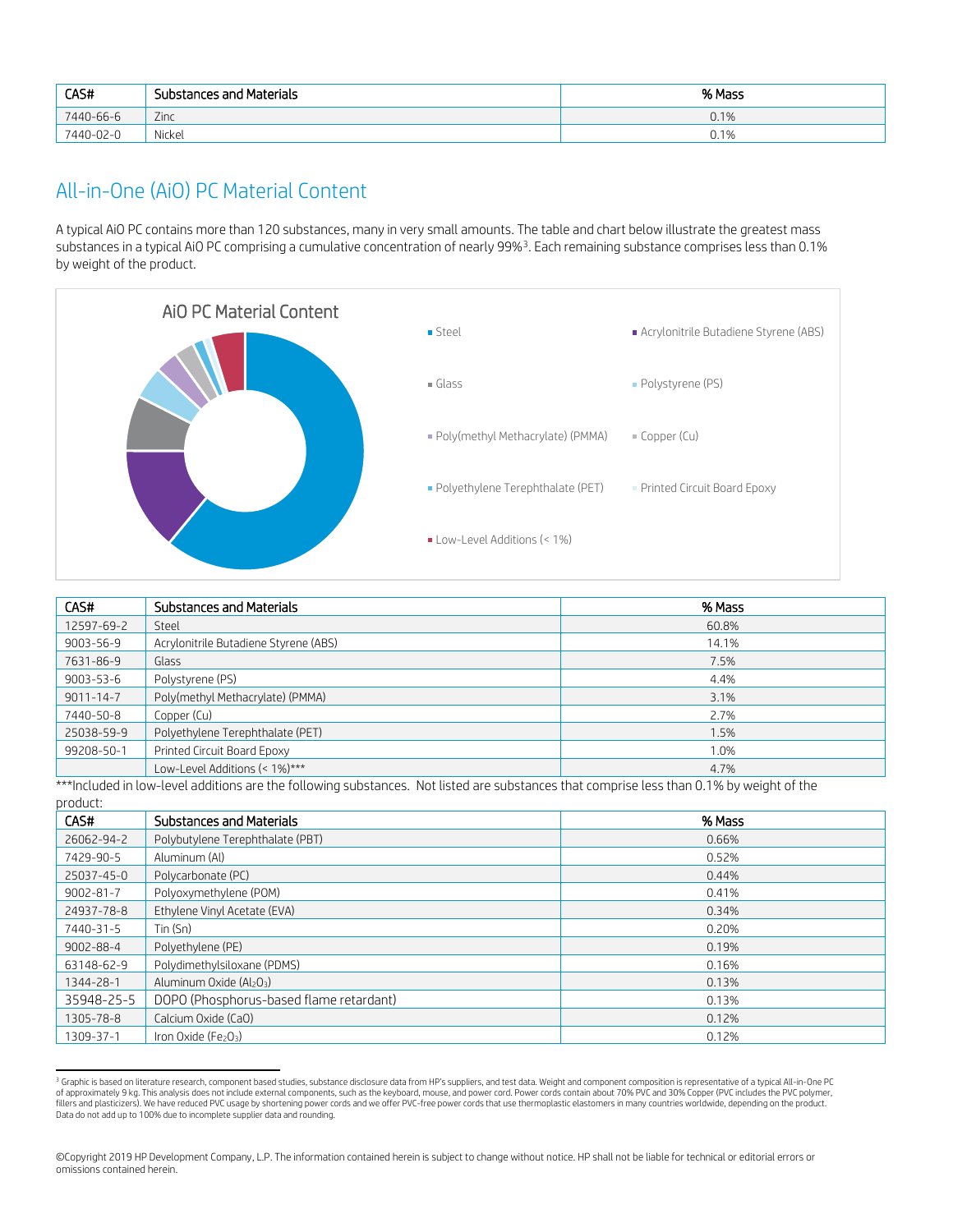| CAS#      | Substances and Materials  | % Mass |
|-----------|---------------------------|--------|
| 9041-80-9 | Polyphenolene Ether (PPE) | 0.09%  |
| 9006-04-6 | Rubber                    | 0.08%  |

#### Display Material Content

A typical display contains more than 90 substances, many in very small amounts. The table and chart below illustrate the greatest mass substances in a typical display comprising a cumulative concentration of nearly 99%[4](#page-4-0) . Each remaining substance comprises less than 0.1% by weight of the product.



| CAS#            | Substances and Materials              | % Mass |
|-----------------|---------------------------------------|--------|
| 12597-69-2      | Steel                                 | 41.9%  |
| $9003 - 56 - 9$ | Acrylonitrile Butadiene Styrene (ABS) | 13.6%  |
| 25037-45-0      | Polycarbonate (PC)                    | 12.4%  |
| 7631-86-9       | Silica (SiO <sub>2</sub> )            | 3.9%   |
| 65997-17-3      | Borosilicate Glass                    | 3.9%   |
| 7440-50-8       | Copper (Cu)                           | 2.5%   |
| 7439-89-6       | Iron (Fe)                             | 2.3%   |
| $9011 - 14 - 7$ | Poly(methyl Methacrylate) (PMMA)      | 1.9%   |
| $9002 - 88 - 4$ | Polyethylene (PE)                     | 1.5%   |
| 25038-59-9      | Polyethylene Terephthalate (PET)      | 1.4%   |
| 26062-94-2      | Polybutylene Terephthalate (PBT)      | 1.4%   |
| 7429-90-5       | Aluminum (Al)                         | 1.3%   |
| 99208-50-1      | Printed Circuit Board Epoxy           | 1.0%   |
|                 | Low-Level Additions (<1%)****         | 5.2%   |

\*\*\*\*Included in low-level additions are the following substances. Not listed are substances that comprise less than 0.1% by weight of the product:

| product.        |                                 |        |
|-----------------|---------------------------------|--------|
| CAS#            | <b>Substances and Materials</b> | % Mass |
| $9002 - 81 - 7$ | Polyoxymethylene (POM)          | 0.6%   |
| 1344-28-1       | Aluminum Oxide (Al2O3)          | 0.4%   |
| $9004 - 34 - 6$ | Paper                           | 0.4%   |
| 7440-02-0       | Nickel (Ni)                     | 0.3%   |
| 9012-09-3       | Cellulose Triacetate (TAC) film | 0.3%   |
| 7440-66-6       | Zinc(Zn)                        | 0.3%   |
| 7440-31-5       | $T$ in (Sn)                     | 0.3%   |

<span id="page-4-0"></span><sup>4</sup> Graphic is based on literature research, component based studies, substance disclosure data from HP's suppliers, and test data. Weight and component composition is representative of a typical flat panel display of approximately 5.5 kg. This analysis does not include external components, such as the power cord. Power cords contain about 70% PVC and 30% Copper (PVC includes the PVC polymer, fillers and yields and bout 70% P plasticizers). We have reduced PVC usage by shortening power cords and we offer PVC-free power cords that use thermoplastic elastomers in many countries worldwide, depending on the product. Data do not add up to 100% due to incomplete supplier data and rounding.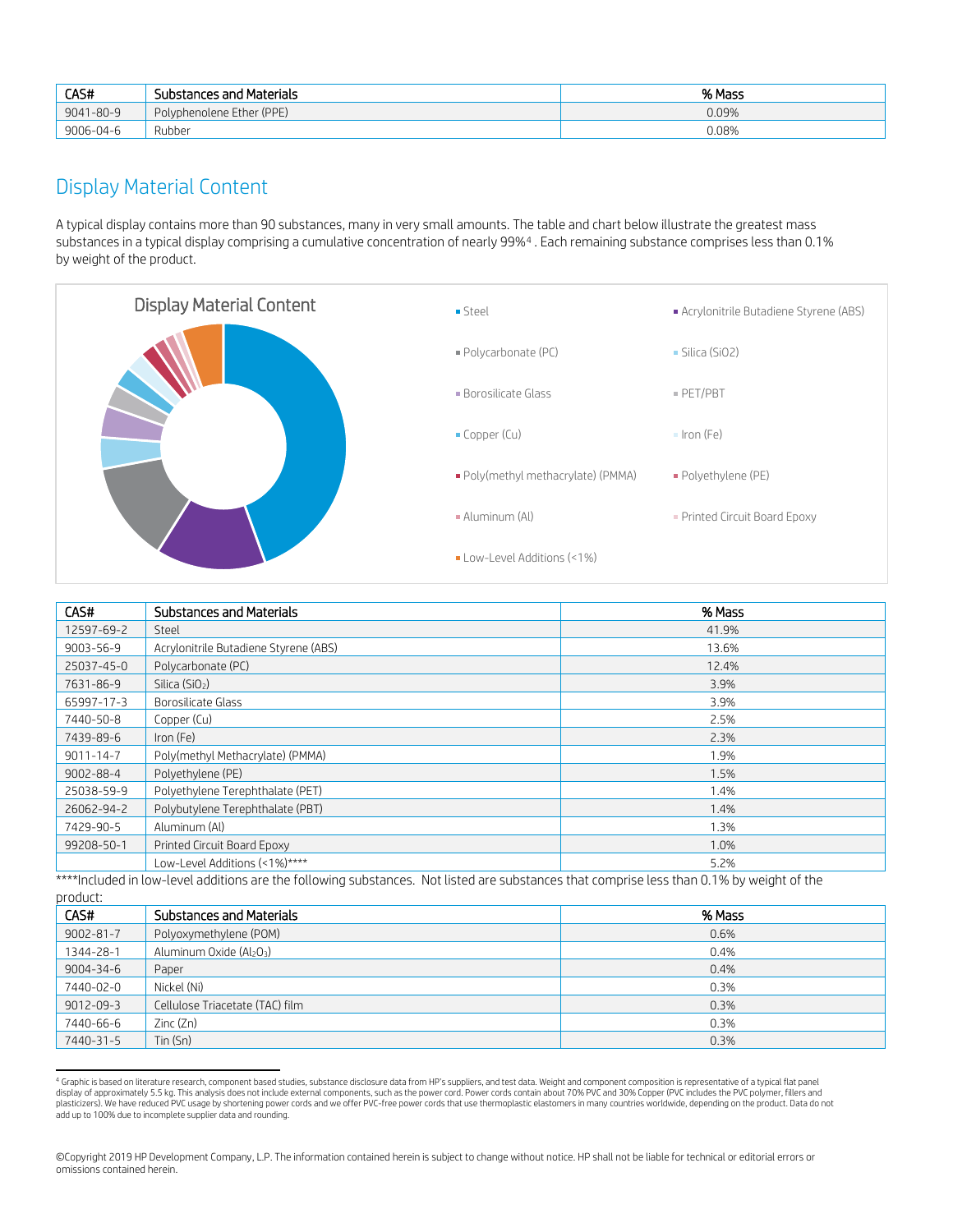| CAS#       | <b>Substances and Materials</b>          | % Mass |
|------------|------------------------------------------|--------|
| 11108-64-8 | Copper Beryllium (Cu-0.7Be) <sup>5</sup> | 0.3%   |
| 13824-63-0 | Liquid Crystal Polymer (LCP)             | 0.3%   |
| 62929-02-6 | Polyimide (PI)                           | 0.3%   |
| 63428-83-1 | Polyamides (PA)                          | 0.2%   |
| 12047-27-7 | Barium Titanate (BaTiO <sub>3</sub> )    | 0.2%   |
| 7440-21-3  | Silicone                                 | 0.2%   |
| 25212-74-2 | Polyphenylene Sulfide (PPS)              | 0.1%   |
| 1305-78-8  | Calcium Oxide (CaO)                      | 0.1%   |
| 7440-44-0  | Carbon (C)                               | 0.1%   |

#### Tablet Material Content

A typical tablet contains more than 120 substances, many in very small amounts (see graph). The table and chart below illustrate the greatest mass substances in a typical tablet comprising a cumulative concentration of nearly 99%[6](#page-5-1). Each remaining substance comprises less than 0.1% by weight of the product.



| CAS#       | Substances and Materials                                                                                                                                                                                                                                            | % Mass |
|------------|---------------------------------------------------------------------------------------------------------------------------------------------------------------------------------------------------------------------------------------------------------------------|--------|
| 7440-50-8  | Copper (Cu)                                                                                                                                                                                                                                                         | 26.3%  |
| 7631-86-9  | Glass                                                                                                                                                                                                                                                               | 21.7%  |
| 7429-90-5  | Aluminum (Al)                                                                                                                                                                                                                                                       | 17.8%  |
| 7440-31-5  | $T$ in (Sn)                                                                                                                                                                                                                                                         | 8.6%   |
| 99208-50-1 | Printed Circuit Board Epoxy                                                                                                                                                                                                                                         | 7.5%   |
| 12190-79-3 | Lithium Cobalt Oxide (LiCoO <sub>2</sub> )                                                                                                                                                                                                                          | 6.1%   |
| 7440-44-0  | Carbon (C)                                                                                                                                                                                                                                                          | 3.1%   |
| 25037-45-0 | Polycarbonate (PC)                                                                                                                                                                                                                                                  | 3.1%   |
| 7439-89-6  | Iron (Fe)                                                                                                                                                                                                                                                           | 1.2%   |
|            | Low-Level Additions (<1%)*****<br>$\alpha$ . The contract of the contract of the contract of the contract of the contract of the contract of the contract of the contract of the contract of the contract of the contract of the contract of the contract of the co | 4.8%   |

\*\*\*\*\*Included in low-level additions are the following substances. Not listed are substances that comprise less than 0.1% by weight of the product:

| .         |                                          |        |
|-----------|------------------------------------------|--------|
| CAS#      | <b>Substances and Materials</b>          | % Mass |
| 7440-02-0 | Nickel (Ni)                              | 0.6%   |
| 8050-09-7 | $\overline{\phantom{0}}$<br>Flux residue | 0.6%   |

<span id="page-5-0"></span><sup>5</sup> Beryllium is restricted in the HP General Specification for the Environment with a threshold limit of 1000ppm with the exemption of ceramics in electronic components and electrical bonding applications of

<span id="page-5-1"></span>beryllium copper, such as connectors, springs, or EMI gaskets. In 2019, we will restrict all remaining uses of Beryllium in PCs and Displays.<br><sup>6</sup> Graphic is based on literature research, component based based as the power We have reduced PVC usage by shortening power cords and we offer PVC-free power cords that use thermoplastic elastomers in many countries worldwide, depending on the product. Data do not add up to 100% due to incomplete supplier data and rounding.

<sup>©</sup>Copyright 2019 HP Development Company, L.P. The information contained herein is subject to change without notice. HP shall not be liable for technical or editorial errors or omissions contained herein.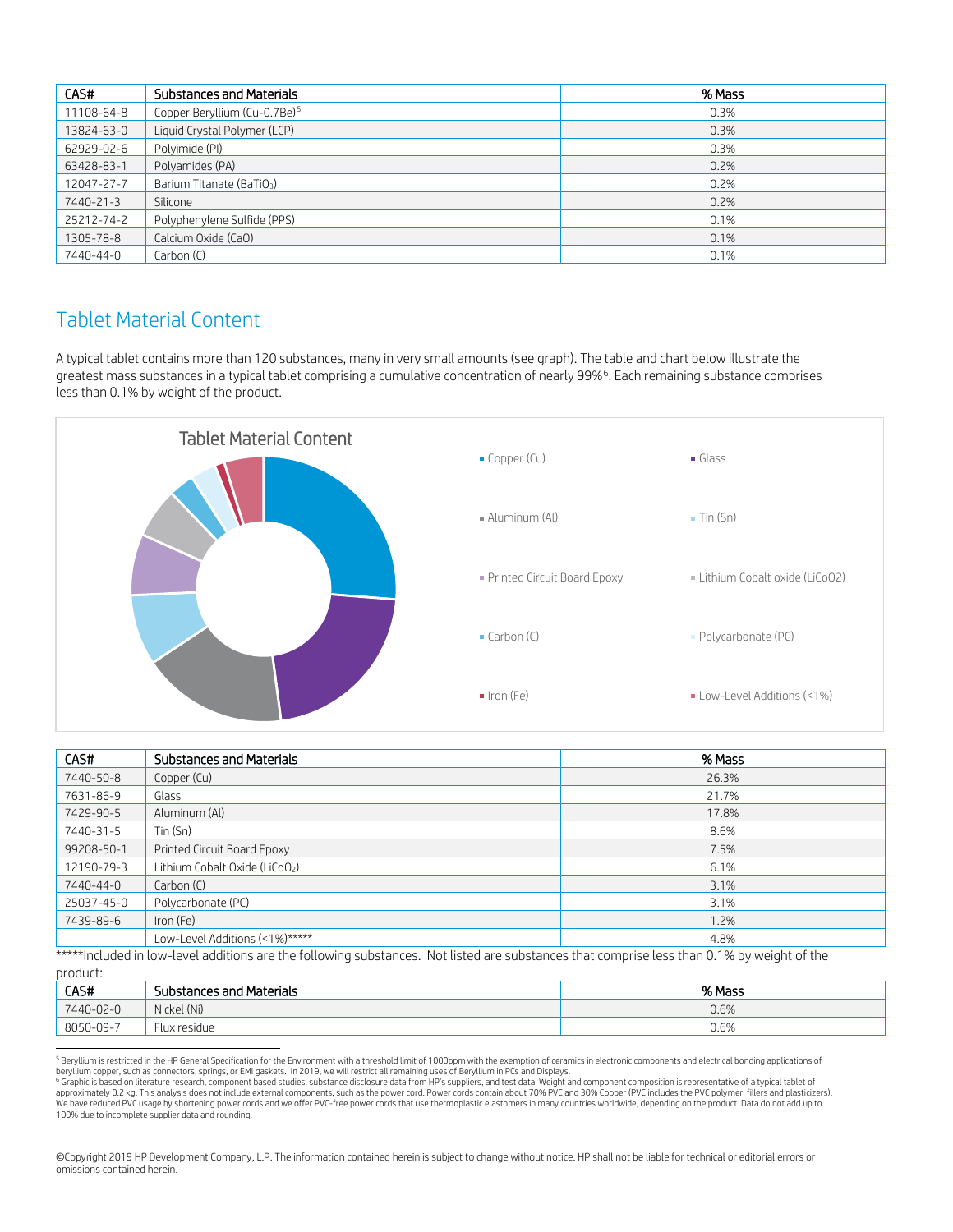| CAS#       | <b>Substances and Materials</b>       | % Mass |
|------------|---------------------------------------|--------|
| 63394-02-5 | Silicone Polymer                      | 0.4%   |
| 7440-22-4  | Silver (Ag)                           | 0.3%   |
| 7440-66-6  | Zinc (Zn)                             | 0.3%   |
| 7440-21-3  | Silicon (Si)                          | 0.3%   |
| 7631-86-9  | Silicon Dioxide (SiO <sub>2</sub> )   | 0.2%   |
| 7440-47-3  | Chromium (Cr)                         | 0.2%   |
| 12047-27-7 | Barium Titanate (BaTiO <sub>3</sub> ) | 0.2%   |
| 13824-63-0 | Liquid Crystal Polymer (LCP)          | 0.1%   |

#### LaserJet Printer Material Content

A typical LaserJet printer contains more than 130 substances, many in very small amounts (see graph). The table and chart below illustrate the greatest mass substances in a typical LaserJet printer comprising a cumulative concentration of nearly 99%[7](#page-6-0). Each remaining substance comprises less than 0.1% by weight of the product.



| CAS#            | <b>Substances and Materials</b>       | % Mass |
|-----------------|---------------------------------------|--------|
| 7439-89-6       | Galvanized Steel                      | 38.8%  |
| 65997-19-5      | Stainless Steel                       | 13.9%  |
| 25037-45-0      | Polycarbonate (PC)                    | 12.2%  |
| 9003-56-9       | Acrylonitrile Butadiene Styrene (ABS) | 10.2%  |
| $9002 - 81 - 7$ | Polyoxymethylene (POM)                | 5.1%   |
| 7631-86-9       | Glass                                 | 4.5%   |
| 61789-63-7      | Polyurethane (PU)                     | 2.9%   |
| 65997-19-5      | Spring Steel                          | 2.5%   |
| $9002 - 84 - 0$ | Polytetrafluoroethylene (PTFE)        | 2.2%   |
| $9003 - 55 - 8$ | High Impact Polystyrene (HIPS)        | 1.8%   |
| 7440-21-3       | Silicone                              | 1.2%   |
|                 | Low Level Additions (<1%)******       | 4.8%   |

\*\*\*\*\*\*Included in low-level additions are the following substances. Not listed are substances that comprise less than 0.1% by weight of the

| product. |  |
|----------|--|
|          |  |
|          |  |

| proguet.   |                                     |        |
|------------|-------------------------------------|--------|
| CAS#       | Substances and Materials            | % Mass |
| 7440-50-8  | Copper (Cu)                         | 0.98%  |
| 99208-50-1 | Printed Circuit Board Epoxy         | 0.95%  |
| 7429-90-5  | Aluminum (Al)                       | 0.71%  |
| 25767-47-9 | Toner                               | 0.42%  |
| 7631-86-9  | Silicon Dioxide (SiO <sub>2</sub> ) | 0.39%  |

<span id="page-6-0"></span><sup>7</sup> Graphic is based on literature research, component based studies, substance disclosure data from HP's suppliers, and test data. Weight and component composition is representative of a typical LaserJet printer of approximately 20 kg. This analysis does not include external components, such as the power cord. Power cords contain about 70% PVC and 30% Copper (PVC includes the PVC polymer, fillers and plasticizers). We have reduced PVC usage by shortening power cords and we offer PVC-free power cords that use thermoplastic elastomers in many countries worldwide, depending on the product. Data do not add up to 100% due to incomplete supplier data and rounding.

©Copyright 2019 HP Development Company, L.P. The information contained herein is subject to change without notice. HP shall not be liable for technical or editorial errors or omissions contained herein.